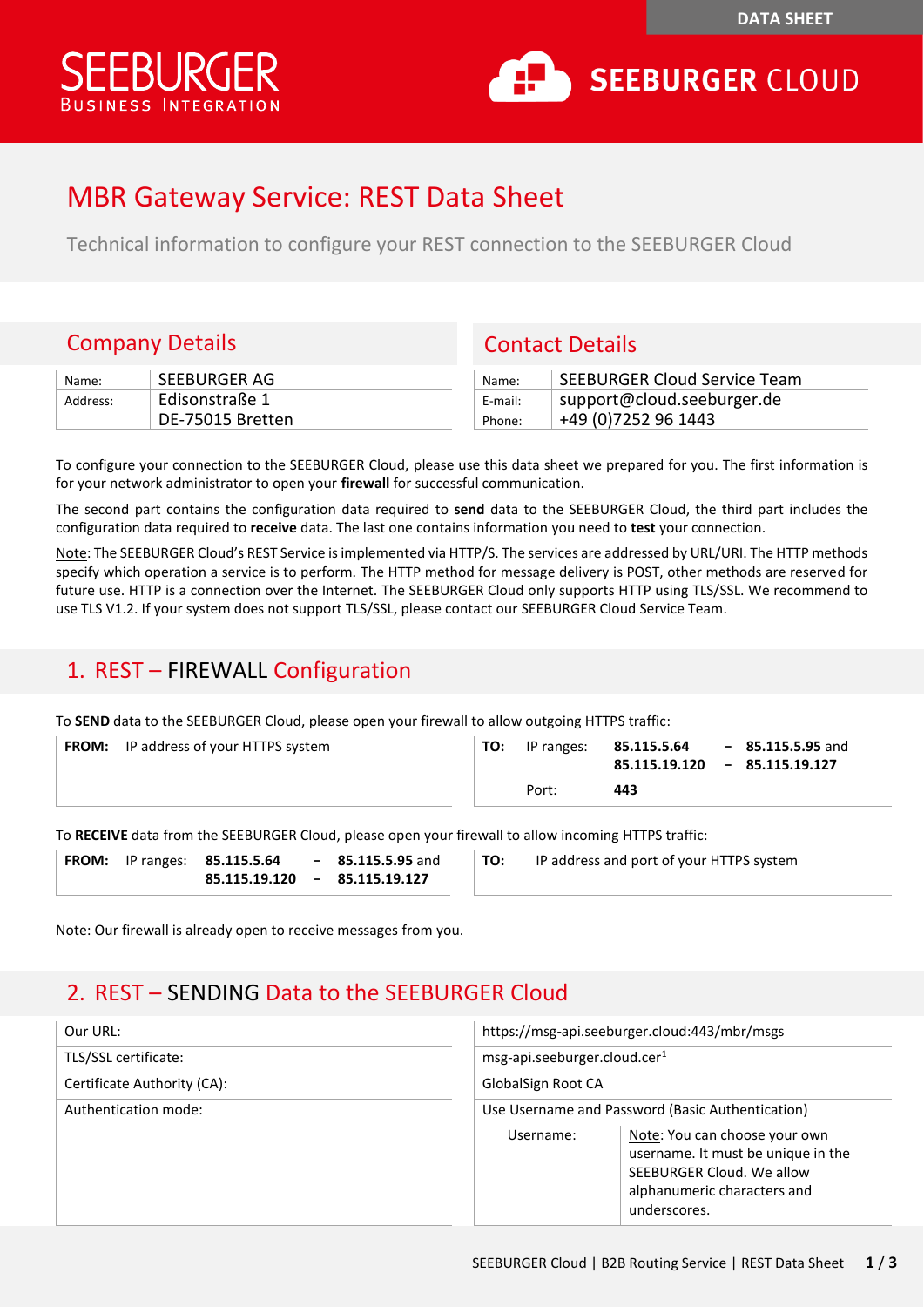|                        | Password:                                                                                              | Note: We will generate the password<br>automatically after you clicked the<br>corresponding button.                                              |  |
|------------------------|--------------------------------------------------------------------------------------------------------|--------------------------------------------------------------------------------------------------------------------------------------------------|--|
| HTTP method:           | <b>POST</b>                                                                                            |                                                                                                                                                  |  |
| HTTP header parameter: | The following HTTP Header parameters should be supported:<br>On sending message to the SEEBURGER Cloud |                                                                                                                                                  |  |
|                        | Mandatory:                                                                                             | <b>Username (Cloudlink ID)</b>                                                                                                                   |  |
|                        |                                                                                                        | Password in Basic Authentication<br>Header                                                                                                       |  |
|                        |                                                                                                        | TXID with Transaction ID for duplicate<br>checking (to uniquely identify the<br>transaction)                                                     |  |
|                        |                                                                                                        | TO_SEEID is the individual "SEEID" of<br>your communication partner on the<br>SEEBURGER MBR Gateway                                              |  |
|                        | Optional:                                                                                              | <b>Filename</b>                                                                                                                                  |  |
|                        |                                                                                                        | <b>Subject</b>                                                                                                                                   |  |
|                        |                                                                                                        | TTL with Message Time to Live (for<br>automatic expiry) in minutes (replaces<br>the value defined in B2B Directory for<br><b>REST Cloudlink)</b> |  |
|                        | On receiving response document (XML (default) or JSON<br>Object) from the SEEBURGER Cloud              |                                                                                                                                                  |  |
|                        | Mandatory:                                                                                             | <b>HTTP Status with Status Code:</b><br>200 OK, 400 Bad Request, 401<br>Unauthorized, 403 Forbidden,                                             |  |
|                        |                                                                                                        | <b>GMID</b> with Global Message ID<br>generated by the SEEBURGER Cloud                                                                           |  |

# 3. REST – RECEIVING Data from the SEEBURGER Cloud

| Your URL:                       | Note: Your URL needs to start with HTTPS, TLS/SSL needs to be<br>used.<br>Please provide the complete URL (including an SAP client if<br>required). |                               |  |  |
|---------------------------------|-----------------------------------------------------------------------------------------------------------------------------------------------------|-------------------------------|--|--|
| Compression:                    | None                                                                                                                                                |                               |  |  |
| Your TLS/SSL Certificate:       | Note: An approved Certificate Authority (CA) should issue your<br>SSL Certificate.                                                                  |                               |  |  |
|                                 | Please add the domain host name used in the URL as Common<br>Name (CN) in the certificate request and do not use a static IP<br>as host name.       |                               |  |  |
| Our authentication certificate: | msg-api.authentication.seeburger.cloud.cer <sup>1</sup>                                                                                             |                               |  |  |
| Certificate Authority (CA):     | GlobalSign Root CA                                                                                                                                  |                               |  |  |
| Authentication mode:            | - Use Client Certificate (Two-way-SSL)                                                                                                              |                               |  |  |
|                                 | Note: Please deploy the authentication certificate msg-<br>api.authentication.seeburger.cloud.cer in your client<br>authentication trusted store    |                               |  |  |
|                                 | - Use Username and Password (Basic Authentication)                                                                                                  |                               |  |  |
|                                 | Note: Please ensure that you use sufficiently secure user names<br>and passwords.                                                                   |                               |  |  |
|                                 | Username:                                                                                                                                           | User of your HTTPS system     |  |  |
|                                 | Password:                                                                                                                                           | Password of your HTTPS system |  |  |